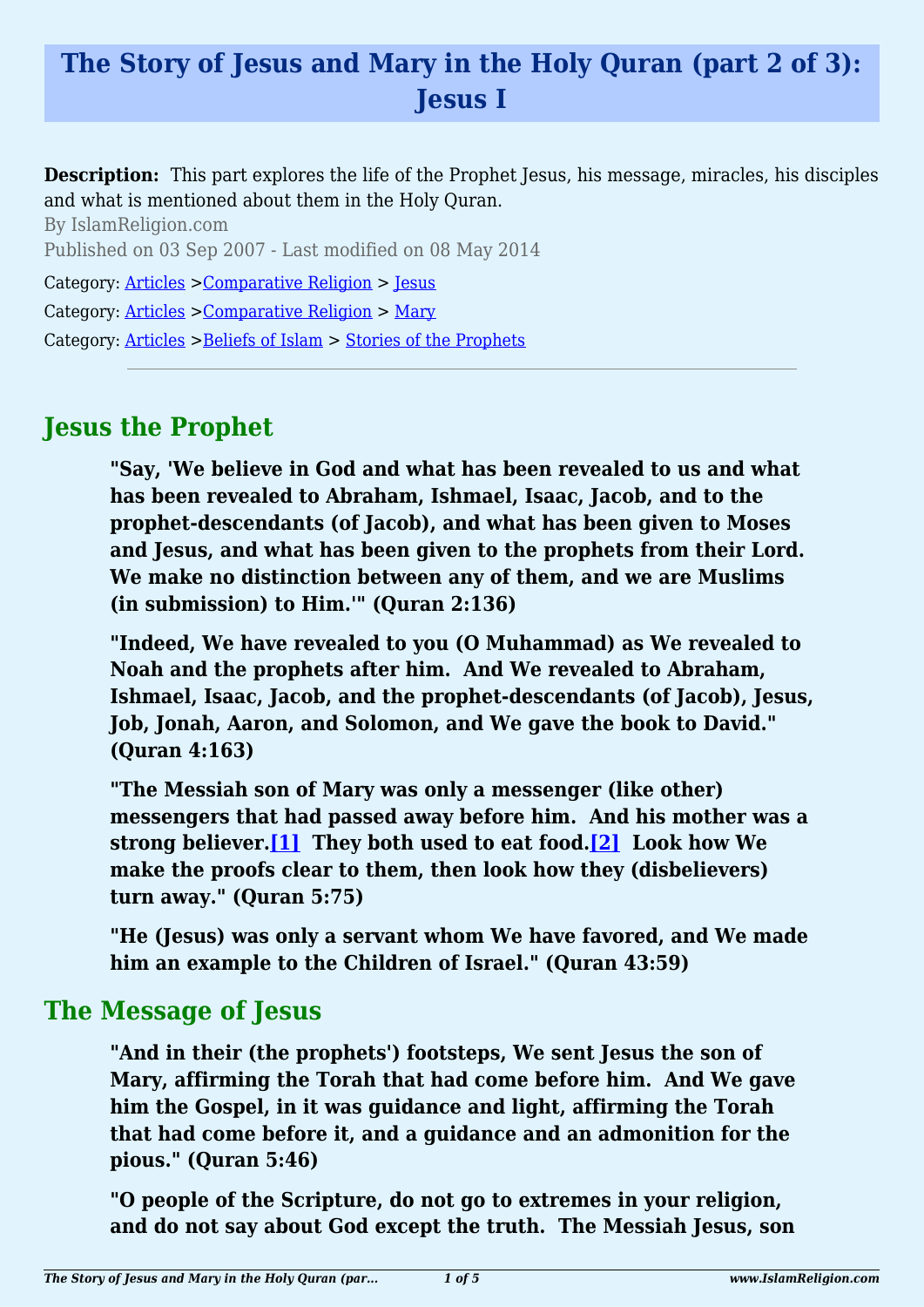<span id="page-1-0"></span>**of Mary, is only a messenger from God and a word from Him ("Be" and it is), which He sent to Mary, and a soul from Him.[\[3\]](#page-3-1) So, believe in God and His messengers, and do not say, "Three." Stop, it is better for you. Indeed, God is one; exalted is He above having a son. To Him belongs whatever is in the heavens and whatever is on the earth. And God is sufficient as a Determiner of all affairs. Never would the Messiah look down upon being a worshipper of God, nor would the angels who are close (to God)[.\[4\]](#page-3-2) And whoever looks down upon the worship of God and is arrogant, then He will gather them to Himself all together." (Quran 4:171-172)**

<span id="page-1-2"></span><span id="page-1-1"></span>**"This is Jesus, the son of Mary. And this is the statement of truth, which they doubt. It is not possible for God to take a son. Far is He above this! When He decides something, He just says to it, "Be," and it is.[\[5\]](#page-3-3) (Jesus said), 'And indeed God is my Lord and your Lord, so worship Him. That is a straight path.' But the sects disagreed (over the straight path), so woe to the disbelievers from meeting a horrible Day." (Quran 19:34-37)**

**"And when Jesus came with clear proofs, he said, 'I have come to you with prophethood, and to make clear to you some of what you disagree about, so fear God and obey me. Indeed, God is my Lord and your Lord, so worship Him. This is a straight path.' But the groups disagreed among themselves (about the message of Jesus), so woe to those who disbelieved from the punishment of a painful Day." (Quran 43:63-65)**

**"And (remember) when Jesus, son of Mary, said, "O Children of Israel, I am the messenger of God to you confirming the Torah that came before me, and bringing good news of a messenger that will come after me, whose name will be Ahmad.[\[6\]](#page-3-4) But when he came to them with clear proofs, they said, "This is clear magic."[\[7\]](#page-3-5) (Quran 61:6)**

# <span id="page-1-5"></span><span id="page-1-4"></span><span id="page-1-3"></span>**The Miracles of Jesus**

**"So she pointed to him. They said, 'How can we speak to a child in the cradle?' (Jesus) said, 'Indeed, I am a servant of God. He has given me the Scripture and made me a prophet.[\[8\]](#page-3-6) And He has made me blessed wherever I am, and has commanded me to me pray and give charity as long as I remain alive. And (has made) me kind to my mother, and did not make me arrogant or miserable. And peace be upon me the day I was born, and the day I will die, and the day I will be raised alive.'" (Quran 19:29-33)**

(More miracles have been mentioned under: The Good news of a new-born child)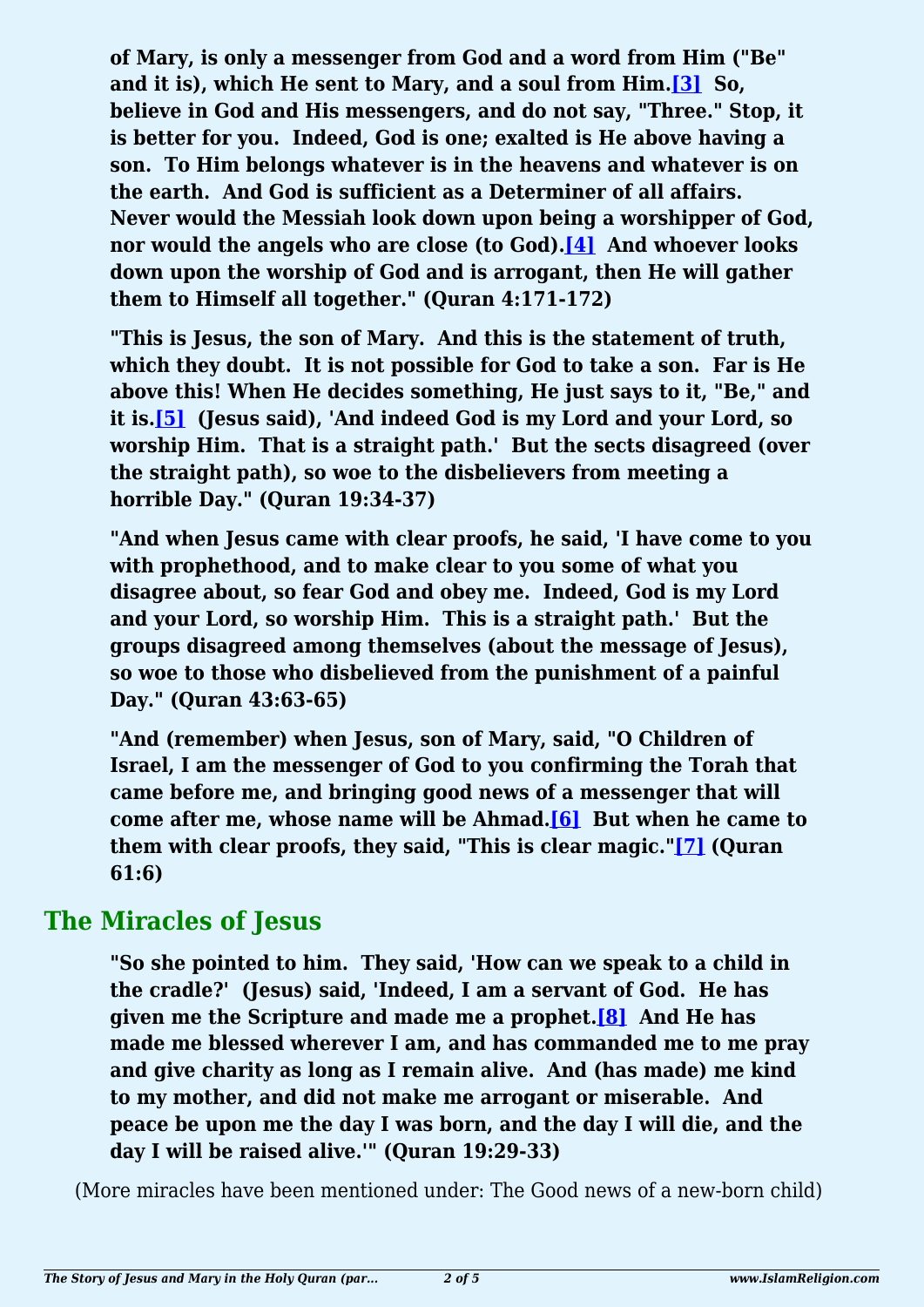### **The Table Spread (of food) from Heaven by God's Permission**

**"(And) when the disciples said, 'O Jesus, son of Mary, will your Lord send down to us a table spread (with food) from heaven?' He said, 'Fear God, if you are indeed believers.' They said, 'We wish to eat from it and have our hearts be reassured, and to know that you have indeed told us the truth and that we be witnesses to it.' Jesus the son of Mary said, 'O God, our Lord, send us from heaven a table spread (with food) to be for us a festival for the first of us and the last of us and a sign from You. And provide for us, You are the Best of providers.' God said, 'I am going to send it down to you, but if any of you after that disbelieves, then I will punish him with a punishment such as I will not put on anyone else.'" (Quran 5:112-115)**

### **Jesus and His Disciples**

**"O you who believe, champion God's (religion), like when Jesus son of Mary said to the disciples, 'Who will champion God's (religion) with me?' The disciples said, 'We are the champions of God's (religion).' Then a group of the Children of Israel believed and a group disbelieved. So We supported those who believed against their enemy, and they became victorious."[\[9\]](#page-3-7) (Quran 61:14)**

<span id="page-2-1"></span>**"And when I inspired the disciples to believe in Me and My messenger, so they said, 'We believe, and bear witness that we are Muslims (in submission to God).'" (Quran 5:111)**

**"Then We sent after them Our messengers, and We sent Jesus son of Mary, and gave him the Gospel. And We put in the hearts of those who followed him compassion and mercy. But We did not command monasticism, rather they invented it for themselves to please God with it, yet they did not observe it as it should be observed. So We gave those who believed among them their reward, but many of them are disobedient." O you who believe, fear God and believe in His messenger, He will then give you a double portion of His mercy, and give you light by which you can walk, and He will forgive you. And God is Most Forgiving, Most Merciful. (This We say) so that the people of the Scripture may know that they have no control over God's favor, and that (His) favor is in His Hand to give it to whomever He wills. And God is the Owner of great bounty.["\[10\]](#page-3-8) (Quran 57:27-29)**

<span id="page-2-2"></span><span id="page-2-0"></span>Endnotes: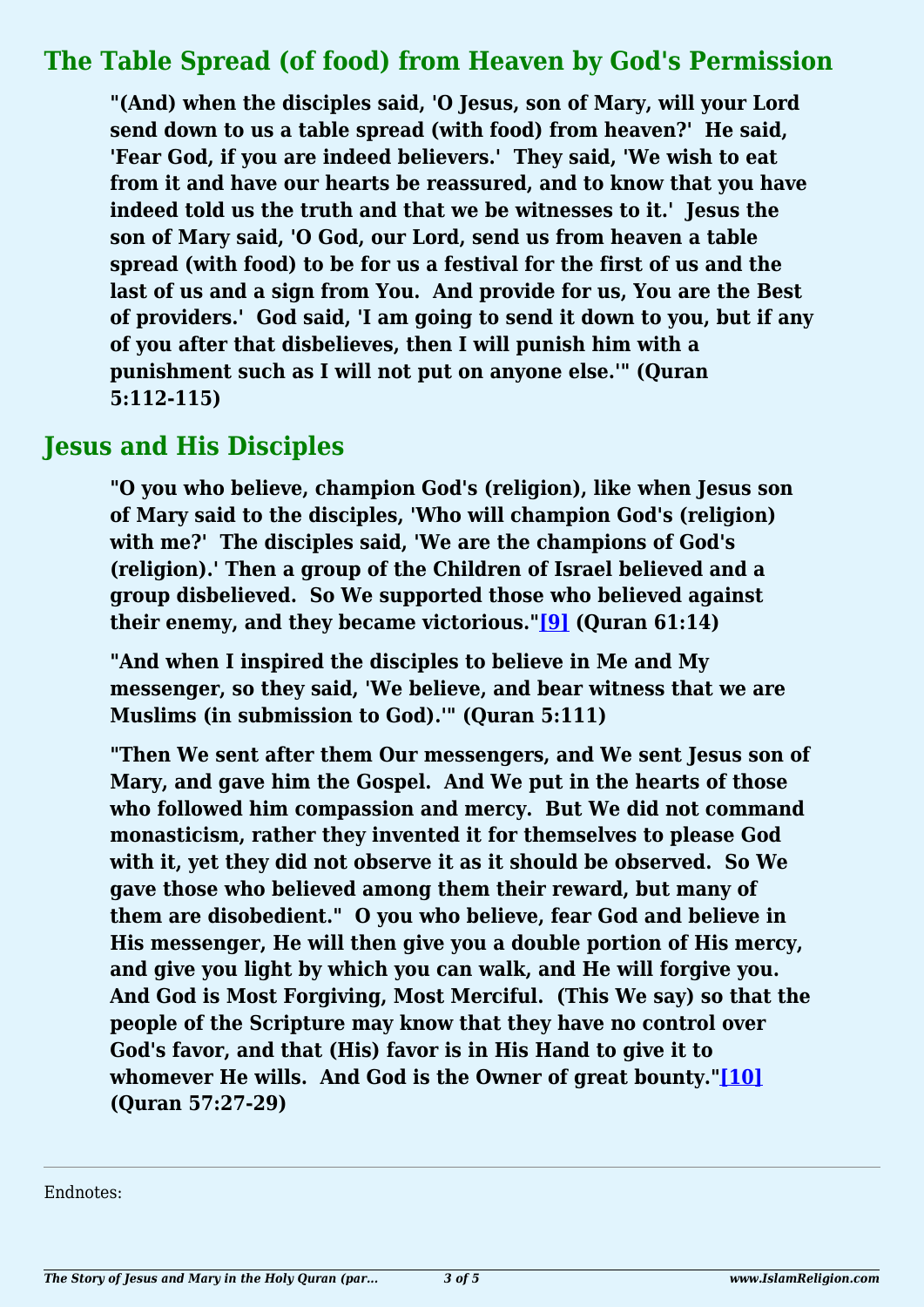[\[1\]](#page-0-0) The Arabic word here indicates the highest level of faith possible, where the only one higher is prophethood.

<span id="page-3-0"></span>[\[2\]](#page-0-0) Both the Messiah and his pious mother used to eat, and that is not a characteristic of God, who does not eat nor drink. Also, the one who eats defecates, and this cannot be an attribute of God. Jesus here is likened to all the noble messengers that had preceded him: their message was the same, and their status as non-divine creatures of God is similar. The highest honor that can be afforded to a human is prophethood, and Jesus is one of the five highly regarded prophets. See verse 33:7 & 42:13

<span id="page-3-1"></span>[\[3\]](#page-1-0) Jesus is called a word or a soul from God because he was created when God said, "Be," and he was. In that he is special, because all humans, except Adam and Eve, are created from two parents. But despite his uniqueness, Jesus is like everyone else in that he is not divine, but a mortal creature.

<span id="page-3-2"></span>[\[4\]](#page-1-1) Everything and everyone else other than God is a worshipper or a slave of God. The verse is asserting that the Messiah would never claim a status above that of a worshipper of God, dismissing any claim to the contrary of his divinity. And indeed he would never disdain such a position, because this is the highest honor any human can aspire to.

<span id="page-3-3"></span>[\[5\]](#page-1-2) If the creation of Jesus without a father makes him the son of God, then everything created like Jesus without a predecessor should be divine too, and that includes Adam, Eve, the first animals, and this whole earth with its mountains and waters. But Jesus was created like all things on this earth, when God said, "Be," and he was.

<span id="page-3-4"></span>[\[6\]](#page-1-3) This is another name of Prophet Muhammad.

<span id="page-3-5"></span>[\[7\]](#page-1-4) This can refer to both prophets, Jesus and Muhammad, peace be upon them. When they came with the message from God to their people, they were accused of bringing magic.

<span id="page-3-6"></span>[\[8\]](#page-1-5) Prophethood is the highest and most honorable position a human can reach. A prophet is one who receives revelations from God through Angel Gabriel. A messenger is a prophet who receives a book from God, as well as laws to convey to his people. Jesus attained the highest honor by being both a prophet and a messenger.

<span id="page-3-7"></span>[\[9\]](#page-2-1) The victory of the believers came through the message of Islam, and it was a physical and a spiritual victory. Islam removed all doubt about Jesus and offered conclusive proofs of his prophethood, and that was the spiritual victory. Islam also physically spread, which gave the believers in the message of Jesus refuge and power against their enemy, and that was the physical victory.

<span id="page-3-8"></span>[\[10\]](#page-2-2) God gives guidance to whomever He wills, regardless of background and race. And when